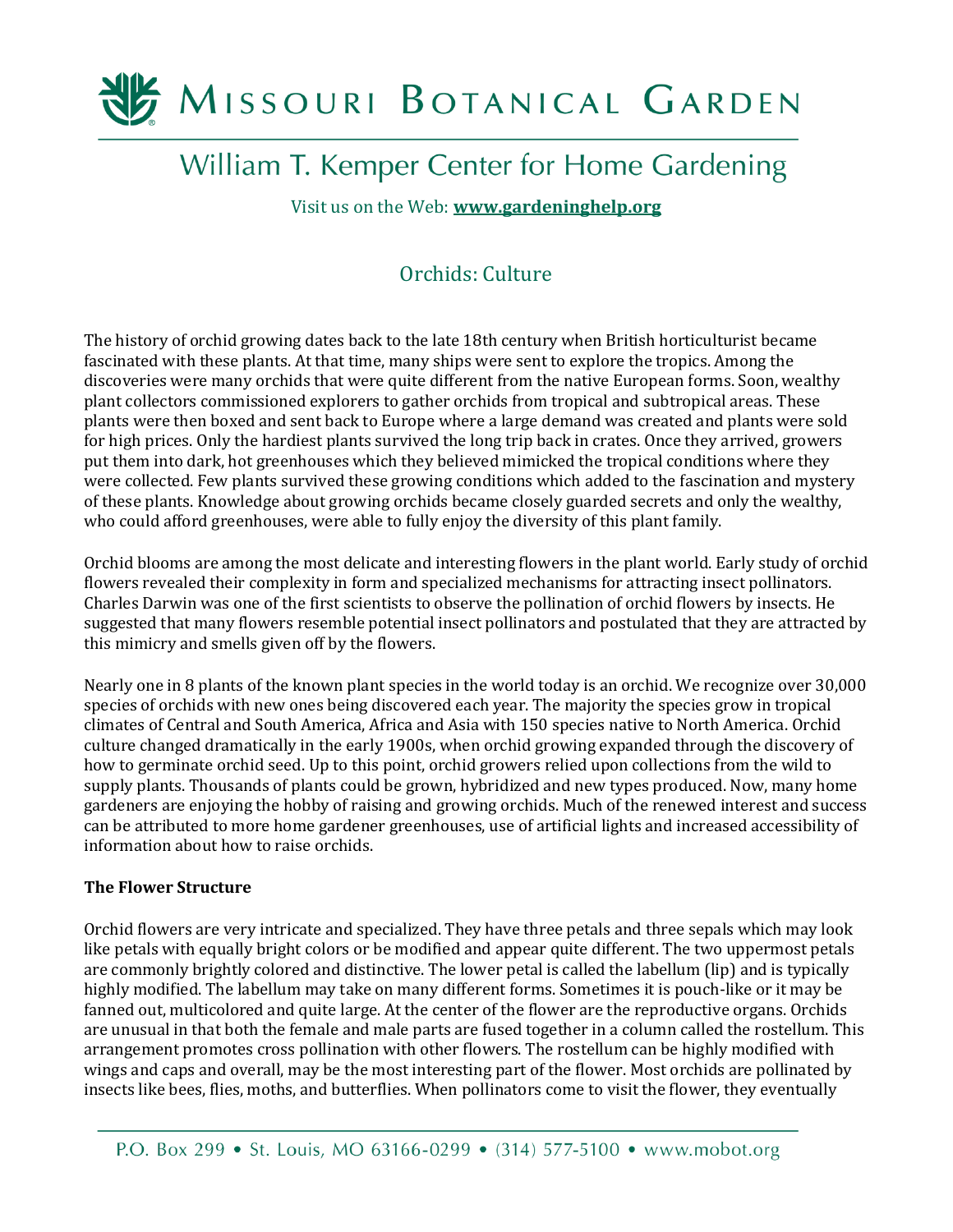come into contact with specialized pollen sacs called pollinia. Instead of the powdery pollen we are familiar with, these pollinia are waxy sacks at the ends of a line string-like filament and contain compacted pollen. While visiting the flower, these pollen sacks become attached to the pollinator's body and are subsequently transported to other flowers to cross fertilize other plants.

Getting plants to flower can be a challenge. Many will flower only after receiving a 4 to 6 week period of night temperatures 10 to 15 F degrees below the daytime temperatures. This is why winter is the likely period of flowering for many orchid varieties. While orchid flowers look delicate, many are quite durable and long-lasting. Waxy types may last for several months before withering. Others will continue to produce flowering spikes for up to six or eight months. Once the female flowers are pollinated, they will fade and set seed. Only deliberate pollination by hand or by insects will do this indoors.

#### **Growth Types**

There are two broad types of orchids based upon where they are naturally found in nature. The terrestrial orchids live on the ground and can be found either in open areas or on the forest floor where little light filters through. The competition for light is intense in tropical areas; thus many orchids have become adapted to life in the trees. These are known as epiphytes and were once thought to be parasitic on their living supports. These orchids produce distinctly thickened roots that are composed of spongy tissue allowing them to quickly take up water and hold it for considerable periods of no rainfall. Some types will also develop pseudobulbs (swollen stems) which can store water and nutrients. Furthermore, there are types which fall in between the terrestrial and epiphytic habit. Knowing how to recognize terrestrial from epiphytic types is helpful for understanding the growth requirements and general culture.

Within the two broad types of orchids, another common distinction has to do with the pattern of growth; there are again two types. Monopodial orchids have a main stem which grows upward producing new leaves at the tip and flowers from the leaf axil at the main stem. Two common monopodial types include Phalaenopsis and Vanda orchids. The other is the sympodial type which produces a stem (rhizome) growing parallel to the ground. Upward growing shoots are developed from this stem and roots will grow out from the underside in contact with the soil. Flower spikes may come either from the horizontal stem or from the axils developing from upright shoots. Two common sympodial types include Cattleya and Paphiopedilum.

#### **Conditions for Growing Orchids**

Members of the orchid family are found in a large number of habitats even though we think of them as being mostly from the tropics. Orchids are not that difficult to grow if the conditions for development are defined and you select plants which will be successful under those conditions. Perhaps the best place to begin is with studying the atmospheric conditions for growth including temperature, light, humidity and air circulation. Next, cultural conditions like watering practices, fertilizer, repotting and propagation will be discussed.

#### *Temperature*

An understanding of indoor temperature conditions is important especially as it relates to flower initiation. Plants grown without fluctuations in day and night temperatures commonly produce only foliage but not flowers. Therefore, it is important to select an area where you can manipulate the daytime highs and nighttime lows. The best way to accurately determine the maximum and minimum temperature is by using an inexpensive day/night thermometer. This will allow you to monitor temperature fluctuations and characterize the growing space.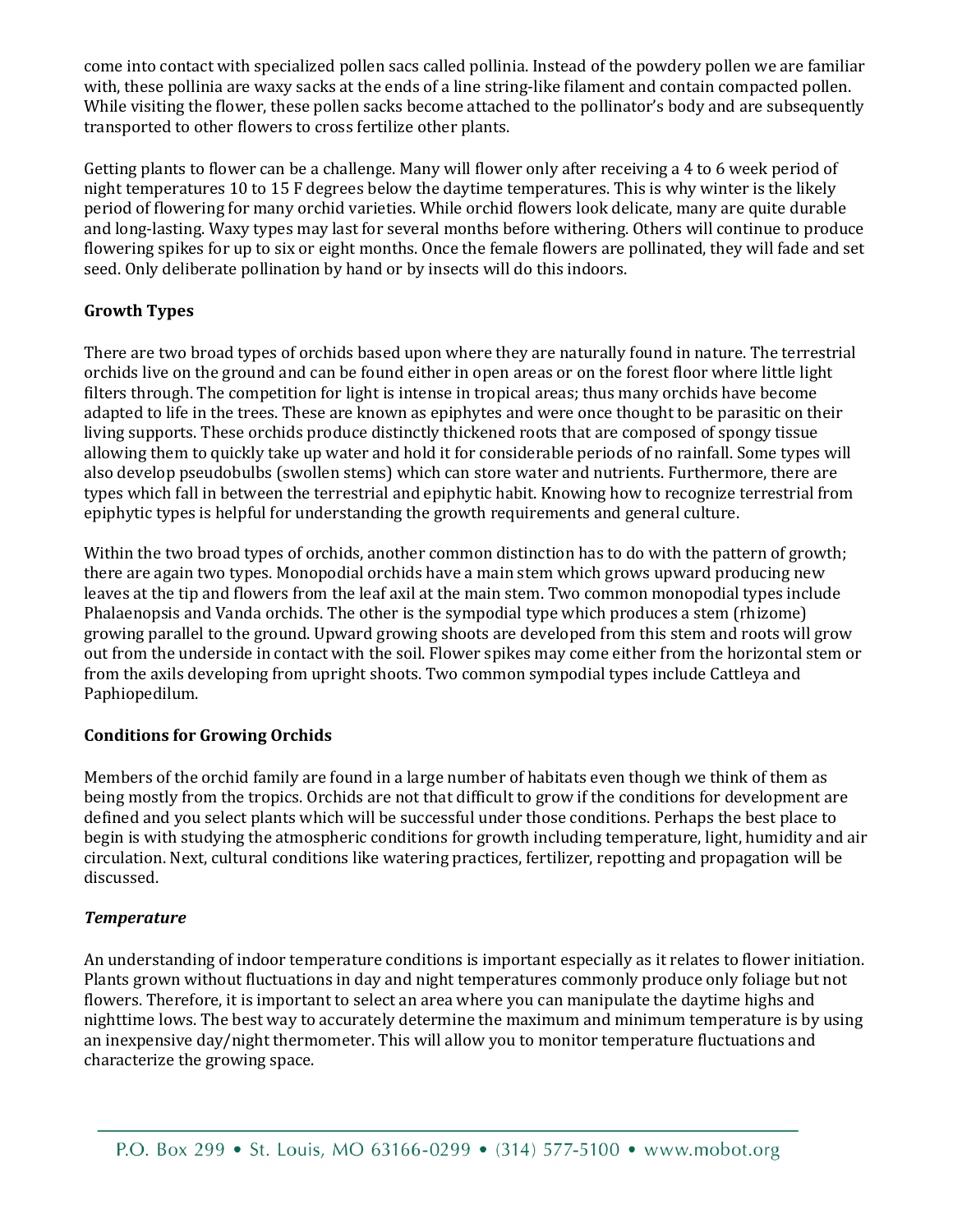Temperature requirements can be classified in one of three categories: warm, intermediate or cool. Orchids grown under warm conditions prefer a daytime temperature of 75-85 F and a night temperature of 65-75 F. This shifts slightly for intermediate orchids; 65-75 F daytime and 55-65 F nighttime. Cool orchids are best grown at temperatures which are atypical for the indoor living space. Nighttime lows should consistently reach into the 50s. Basements with good window exposure or cool storage areas equipped with artificial lights are the most ilkely spots for these orchids.

Generally, most orchids are very comfortable in the intermediate range including the common Cattleya, Oncidium and mottle-leaf Paphiopedilum. However, if you keep your home warm, select an orchid which does better under warmer conditions like Ludisia or Phalaenopsis.

#### *Light*

The indoor light requirement for orchids is nothing extraordinary beyond that for other types of houseplants. Generally, the brightest position is the best place to start. More tolerance to bright light exists than to dim light. The light in the prospective exposure needs to meet the minimum requirement for the chosen orchid. Windows vary tremendously in the amount and duration of light received. Because of this, generally it is not enough to advise a south, west or east window. Perhaps the best way to tell is by direct measurement with a light meter. The conventional unit of measurement is the footcandle. Outdoors on a bright, sunny day the light intensity is about 10,000 footcandles. A window facing south may have around 5,000 footcandles at the sill. The light drops off very abruptly adjacent to the window and may only be about 500 footcandles.

Unfortunately, our eyes do not judge light intensity well and that is why a light meter is the best indicator of the amount of light in the exposure. If conditions are dim, in the range of 500 to 1,000 footcandles, choose an orchid like Phalaenopsis which is does well under low light conditions. Light requirements for other orchids are listed in Table 1.

Plants that are placed in light too low for adequate growth will appear lanky, perhaps slightly yellow and generate flowers with faded blooms. Moving plants closer to the window or supplying artificial light may solve this problem. On the other hand, plants receiving too much light may become sunburned. Symptoms of too much light may appear as bleached areas on stems, slight yellowing or reddening. This is much more likely during summer when light intensity outside is very high and plants are placed next to the window where it can become quite hot. If this is the case, simply move the plant back from the window a foot or two or screen it from direct light by using a shade or screen.

Table 1

#### **Nighttime Temperature and Light Requirements**

| Cattleya                          | 55-65 F | 2,000-3,000 |
|-----------------------------------|---------|-------------|
| Cymbidium                         | 50-60   | 1,500-3,500 |
| Dendrobium                        | 50-70   | 1,500-4,000 |
| Epidendrum                        | 50-70   | 1,500-3,500 |
| Laelia                            | 55-65   | 2,000-3,500 |
| Ludisia                           | 60-70   | 1,000-2,000 |
| Odontoglossum                     | 50-55   | 1,000-2,000 |
| <b>Oncidium</b>                   | 55-65   | 2,000-4,000 |
| Paphiopedilum (green-leaf) 50-60  |         | 1,000-2,000 |
| Paphiopedilum (mottle-leaf) 55-65 |         | 1,000-2000  |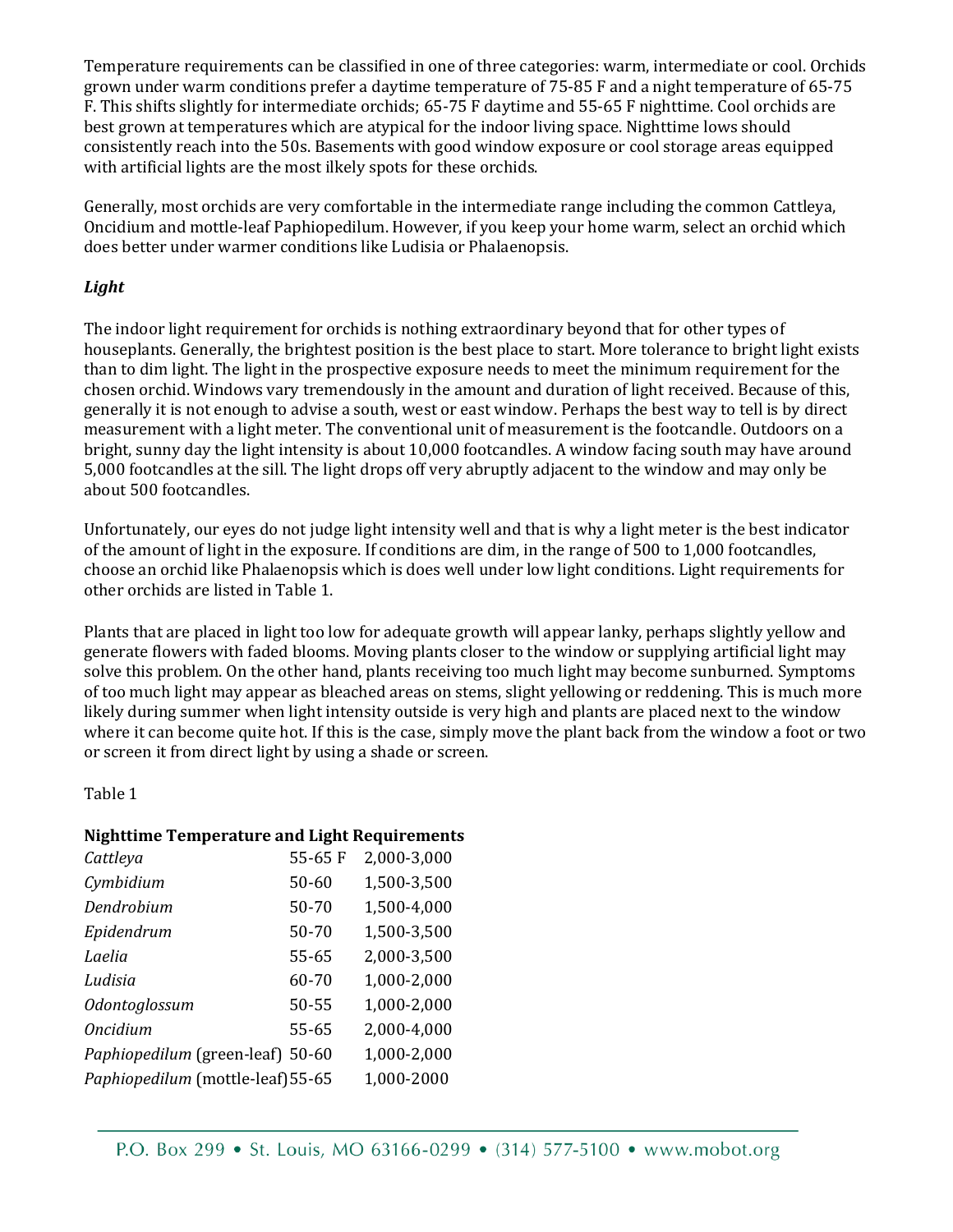| Phalaenopsis  | 60-70 | 1,000-1,500 |
|---------------|-------|-------------|
| Phragmipedium | 55-65 | 2,500-3,500 |
| Vanda         | 55-70 | 2,500-4,000 |

Another way to ensure that sufficient light is provided is to set up a good lighting system. Properly done, there are some real advantages in using artificial lights including the fact that with even lighting conditions, plants become more uniform, produce rich colorful blooms and are guarded from injury due to intense heat. Similarly, artificial lights can be set up almost anywhere and are relatively inexpensive to use.

The good lighting system should consist of a 48-inch long four-bulb fixture equipped both cool and warm fluorescent bulbs or special grow lights. In both cases, the idea is to deliver the right quality of light to promote growth and flowering. This amounts to creating a balance between blue light emission by the cool bulbs and red light by the warm bulbs. Special grow lamps will emit both types of light but are generally more expensive.

There should be plenty of room below the fixture so that plant foliage can be placed within 4 to 6 inches from the bulbs. The intensity of these lights and their ability to supply enough light to initiate flowering requires close placement. The intensity is known to drop off abruptly near the ends of the bulbs and at distances greater than one foot below.

Day length also affects blooming and plants should be under the lights for less time in winter and more in summer. The lighting period can be adjusted by using an inexpensive timer. In addition, pay attention to the number of hours each bulb is on. They will burn bright for a while then lose intensity. It is best to rotate bulbs once or twice each year and replace half of them annually.

#### *Humidity*

One of the most confusing factors for indoor gardeners is understanding and adjusting the humidity of the growing space. Orchids, like many other houseplants, do well with humidities of 40 to 70%. No one ever complains about their plants doing poorly because of too much humidity. Instead, we battle low humidity of 20 to 30%, especially in the winter when the furnace is on.

Humidity is very difficult to effectively modify in the home without the aid of specialized appliances like portable room humidifiers or furnace humidifiers. Misting the plant does little more than provide a temporary rise in local humidity for a couple hours. However, you may consider raising the humidity by grouping of plants together and/or placing them on gravel-lined trays in which water has been added. Specialized rock is available for this purpose and works to absorb water, releasing it gradually over time to the air. If the home is very dry, then this may not solve the problem. At this point, consider enclosing plants loosely in plastic or building a plexiglass or glass container with the top left open. The latter may be very effective for small orchid plants.

#### *Air Circulation*

Ventilation and air movement is important to proper orchid culture. Generally, this is not of great concern if moderate air movement or periodic window/door opening occurs. It is perhaps more an issue in greenhouses which can become quite stale if not properly vented. Basically, air movement ensures good exchange of carbon dioxide required for growth and serves to evaporate free moisture which can otherwise promote disease development on stems and leaves. At the other extreme, plants should not be placed in the direct line of drafts and winds. This will surely cause more rapid drying of leaves and lead to a condition called scorch. This symptom appears with the browning of leaf tips, then margins and eventually shrinking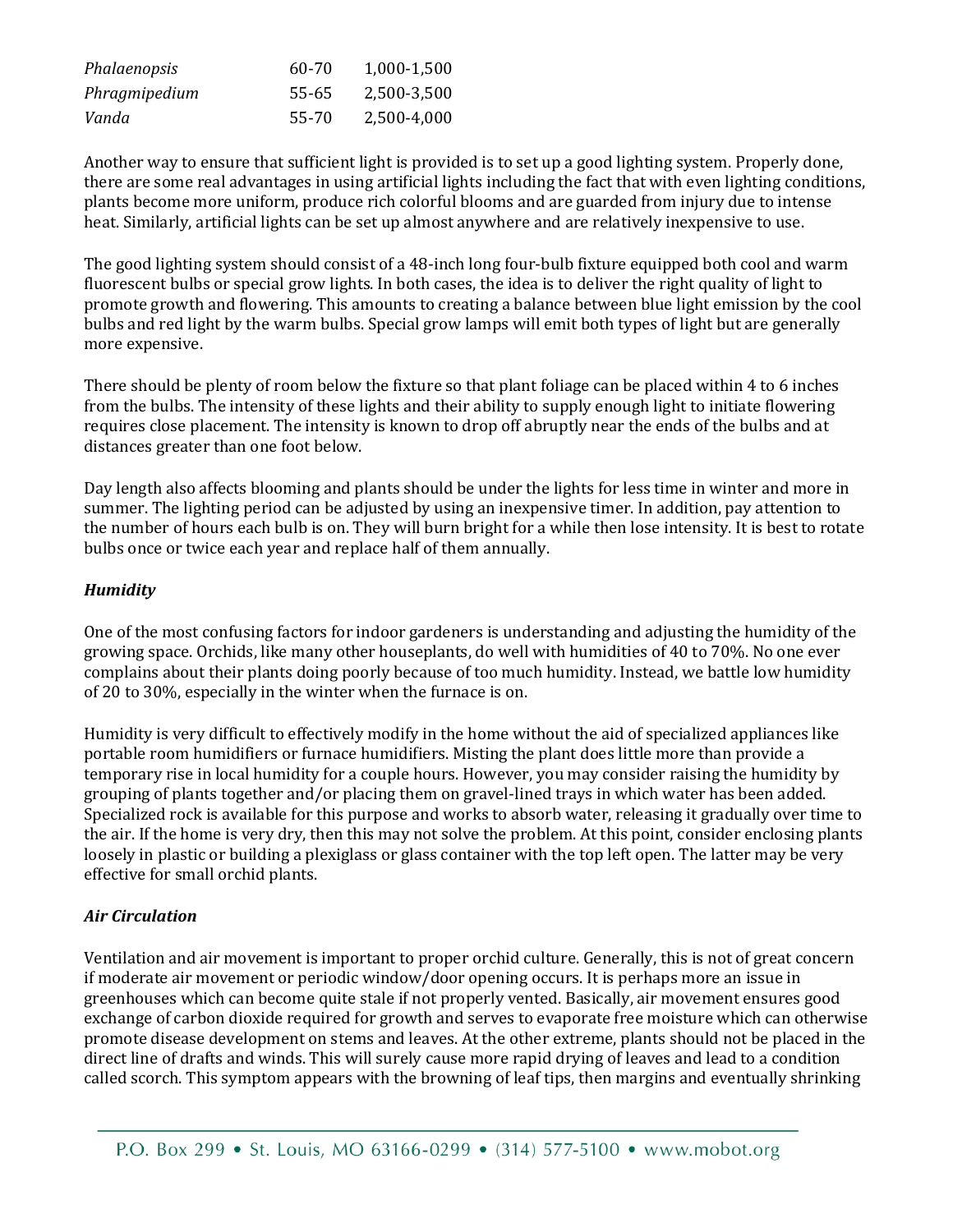of stems. More frequent watering, movement away from direct light and other heat sources should help avoid this problem.

#### *Watering Practices*

Over-watering is probably the fastest way to kill an orchid. The majority of orchids require good air circulation around their roots. In natural habitats, epiphytic plants which cling to the tree trunks produce roots which are exposed to the air continuously. While rainfall would generally be thought to be quite prevalent in the tropics, dry periods do occur especially if plants are growing in the tops of trees and rely upon water running down the trunks. To prevent desiccation, roots have a specialized spongy tissue which functions to quickly absorb and retain water. As indoor plants, they should be kept on the dry side. Again, this pertains particularly to epiphytic orchids. Terrestrial orchids can be kept moister.

You should determine if plants need watering by lifting the container and learning what a dry potted plant feels like compared to one just watered. The common practice of using a finger to test the soil moisture is not very practical for many orchids. Epiphytic orchids with pseudobulb type stems and orchids with fleshy, thick leaves should be watered when the soils have nearly dried out. Other orchid types should be watered so that the soil stays evenly moist during all periods. Obviously, the water requirement for each plant differs with many factors. When it is time to water, the best place to do it is in the sink or other location where enough water can be added to allow it to drain completely through the container or support. This will flush any accumulated salts out and prevent a build-up which eventually can lead to salt injury. In addition, it is best to use tepid water which will dissolve salts, not spot leaves nor shock the plant roots.

#### *Fertilization*

Orchids are efficient users of fertilizer. For potted orchids, fertilize every third or fourth watering during the growth period from late spring through early fall. Thereafter, fertilizer applications should be reduced to once each month at watering, especially during the low-light winter period when growth is going to be slow. If you are using artificial lights, fertilize once or twice each month when you water. A fertilizer with a nitrogen/phosphorous/potassium ratio of 3:1:1 is ideal. Use a solution half the strength of that stated on the product label. It is better to fertilize more frequently with a dilute form than supply all the fertilizer at once. Fertilizer injury may show up as a burning of the leaves and roots. Symptoms appear similar to water deficiency with leaf tip burn and browning of margins. This makes it particularly confusing with other disease and cultural disorders.

#### *Repotting*

Orchids that have been doing well will simply outgrow their containers and need repotting. In addition, after several years the potting medium will decompose changing the water retention and aeration characteristics. The time to repot is after flowering and when some stubby root initials have begun to emerge from the stem.

Unlike repotting most other houseplants, repotting orchids may seem like a bruising experience. Once the plant is dislodged from its container, the objective is to remove as much of the old potting medium as possible by shaking and washing the root system under a stream of water. Darkened roots should be removed with a sterilized knife or pruning shears (heat over a flame or rinse with 1 part bleach to 9 parts water). The plant is then divided by cutting the stems or rhizomes. Monopodial and sympodial types of growth differ in respect to how the plant is divided.

For sympodial orchids which produce a horizontal rhizome, simply cut the rhizome in sections leaving three or more upright leafy stems attached to each section. Cut out shriveled, dark growth and repot by positioning in a container to one extreme side. This is because the horizontal stem will grow in one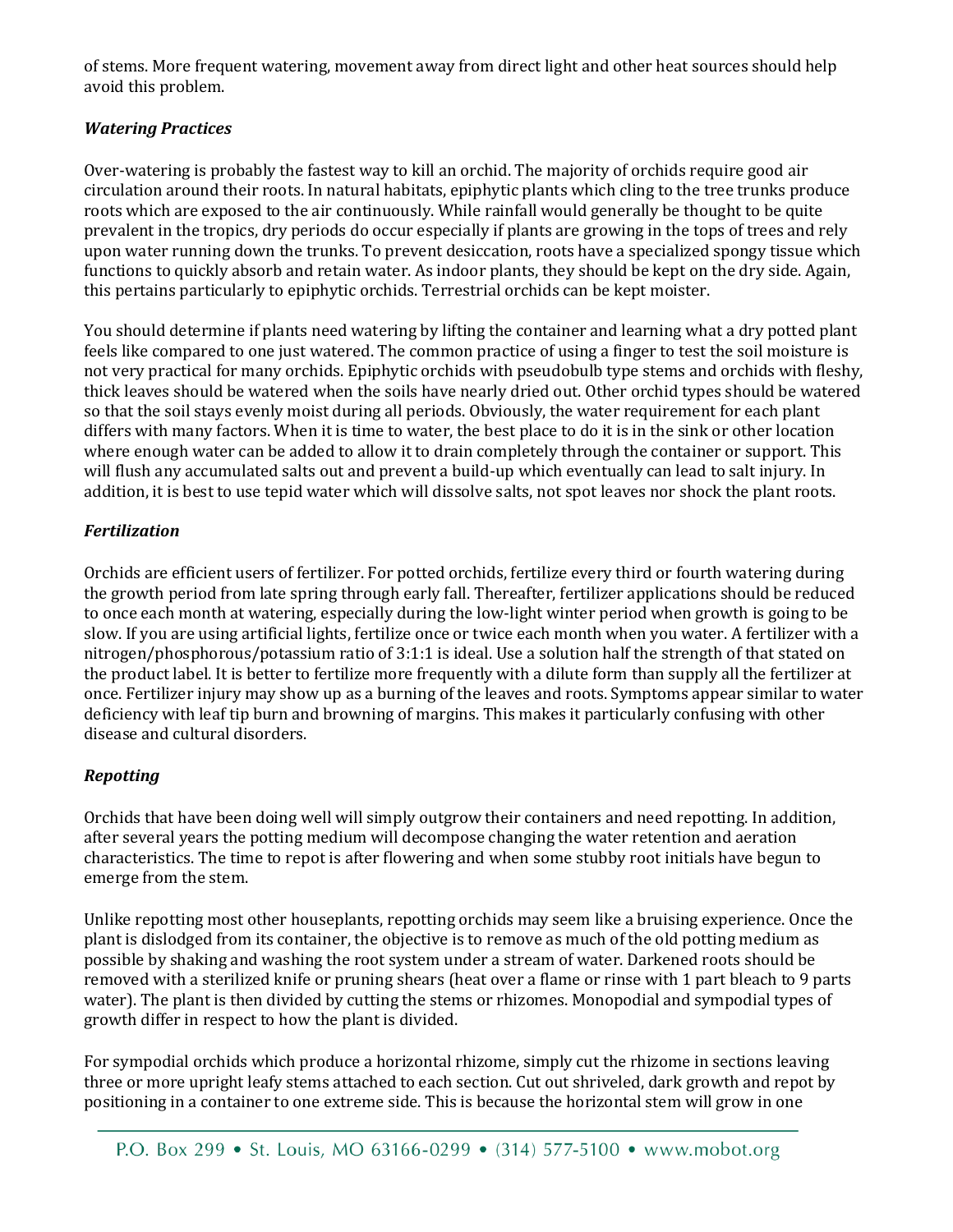direction and enough room must be present so that the container does not become filled with roots and stems too fast. Your container should be big enough to accommodate at least two years of growth.

For monopodial orchids which produce an upright stem, the time to repot is when the plant becomes too tall and tends to make the container unstable. Simply select a node where leaves and aerial roots have formed and make a cut just below this node. Place this section in a suitable container which fresh soil or potting mix.

Container size is important because most orchids will flower well if kept moderately pot-bound. For sympodial orchids, the container should be big enough to grow for two years before the rhizome contacts the other side of the pot. For monopodial types, choose a container which just accommodates the root system and does not require bending or wrapping the roots to fit the plant inside. The choice of which container, plastic or clay, depends upon the grower. Plastic pots retain moisture longer, are lightweight and inexpensive. Clay pots will tend to dry out the soil medium quicker and become discolored over time. One advantage of clay is the weight. For bulky orchids which produce a lot of top growth, clay is best to anchor the plant down.

#### *Potting Medium*

Repositioning the division in the new pot is followed by working in the potting medium. The composition of the medium will vary with the type of orchid and the grower's preference. However, most orchid growers use fir bark as the basic component, sold in one of several grades. Medium bark gives the right mixture of air and water for the majority of common epiphytic orchid plants. Terrestrial forms like Paphiopedilum and those which grown in moist media prefer finer bark mixes.

It may be just as easy to buy a specially prepared potting medium for orchids. Commercial orchid mixes typically combine fir bark and a number of other components like coarse peat moss, redwood fiber, charcoal, osmunda fiber or tree fern fiber. If you want to mix your own, try a 50/50 blend of fine fir bark (less than 1/4-inch size chunks) and charcoal for Paphiopedilum and terrestrial orchids with small roots. For epiphytic types and orchids with larger roots, use a 50/50 mix of medium to coarse fir bark (1/4-inch to 1/2-inch chunks) and charcoal. Buy quality fir bark and not landscape mulch.

#### *Propagation*

The process of division involves cutting a large plant into smaller ones and rooting the new plants. With sympodial orchids, keep the old pseudobulbs which have withered and pot them in peat moss. Soon they will sprout new growth and generate new plants. For monopodial forms, many produce offshoots called keikis which grow from the stems or below ground. To make new plants, wait until they produce roots and then cut them off and pot in fine bark.

Seed culture is quite different than propagation from vegetative stems. It requires specialized conditions and materials and is not generally recommended for the casual hobbyist. In addition, orchids can be propagated by taking small pieces of actively growing stem tips. When placed in specialized liquid media with nutrients and hormones, they will grow into tiny plants. Orchid propagators are now using this method for mass-scale generation of plants.

#### **Orchid Selection**

To begin growing orchids, the most important thing to understand is that these plants can be quite diverse in growth requirements depending upon the specific plant you choose. The best advice given by professionals is to start with relatively tough hybrids and not species orchids. Hybrids represent plants which have been selected from breeding efforts and are likely to be vigorous under indoor conditions. It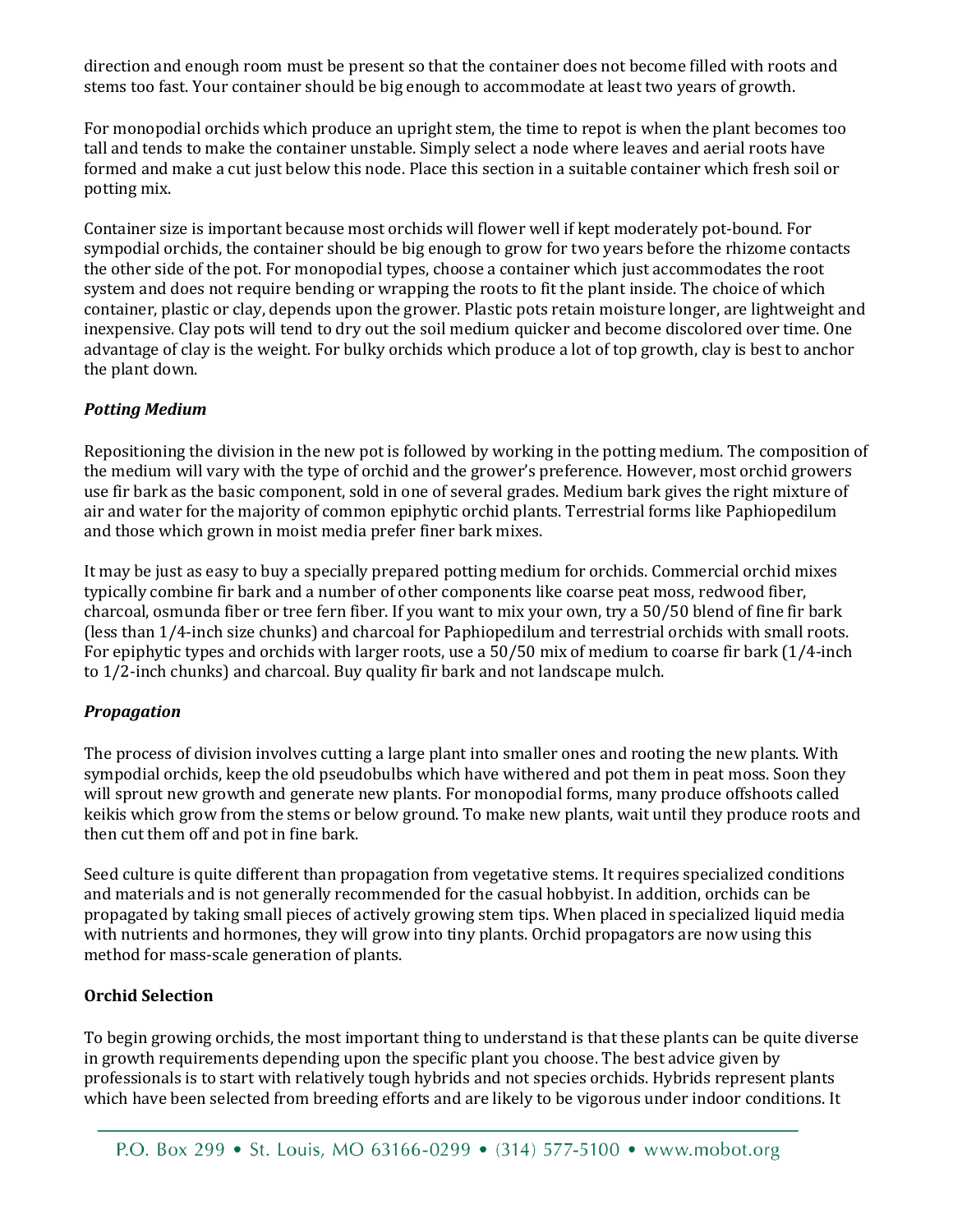also means that you are not unknowingly supporting the collection of wild orchid populations. Overall, deal with a reputable nursery and don't be afraid to ask if their orchid plants are collected or nursery propagated.

#### *Phalaenopsis*

For the beginning orchid grower, the easiest and most frequently recommended is the moth orchid, Phalaenopsis. Members of this genus are native to tropical Asia. They produce fleshy, alternate leaves on an upright stem. The plants tend to be wider than tall. The flower spike with several blooms may be quite long and arching. The flower colors are white, white with red or pink, pale or vivid pink, yellow or salmon with other combinations of stripes and spots. These plants generally require about the same amount of light as African violets and will perform well in an east or slightly shaded south window. Daytime temperatures of up to 90 F can be tolerated. Nighttime temperatures should be between 60 and 70 F. Holding plants for several weeks at nighttime temperatures between 55 and 60 F will initiate flowering. Flowers should last for 2 to 3 months.

#### *Paphiopedilum*

The lady slipper orchid, Paphiopedilum, is another good orchid for beginning growers. These sympodial orchids require about the same light as moth orchids and produce flower spikes much shorter making them easier to position under artificial lights and in areas with height restrictions. These plants are terrestrial orchids and require constantly moist soils. They should be potted in a fine fir bark mix and watered several times each week during dry periods in summer and winter. There are two types recognized: the plain-leaved and the mottled-leaved orchids. They will require a night temperature of about 60 F to initiate flowering. The most distinctive feature of the flower is the pouch-shaped lip that looks like a slipper, thus giving the plant its common name.

#### *Cattleya*

Called the corsage orchid, Cattleyas are of the most recognizable and popular epiphytic orchids to grow. They produce large blooms from large plants and are often considered too big for indoor gardening spaces. Perhaps a better choice within this group is the miniature Cattleya. The mini-cats are hybrids products of Laelia and Sophronitis orchids. These plants can be easily grown under artificial lights. Mini-cats require more light than either moth or lady slipper orchids so should be placed in southern exposures for winter and outside in a bright but partially shaded spot for summer. Cattleyas should be allowed to go dry between waterings. Fertilize the mini-cats twice each month at watering with a half-strength fertilizer mix during the growth period through bloom. Reduce watering and fertilizer during the dormant period after flowering. Repot when the plants outgrow their containers and become top-heavy. Use a medium fir bark with charcoal for both large and mini-cats. Seek temperatures of 50 to 60 F to set flower buds.

#### **Pest and Other Problems**

Orchids are amazingly free of many pest and disease problems. Due to their thick leaves and stems, they are not prime targets of most sucking insects. The most common insect problems that may arise are scale and mealybug infestations. The latter can be handled by rubbing them off the foliage, paying particular attention to colonization within the leaf axils. Scale presents a more formidable problem, but can be managed if caught early and wiped with a small amount of alcohol on a cotton swab or by using an insecticidal soap product.

Overwatering and excess water retained in the potting media, which reduces air circulation around the roots, may lead to top dieback and root rot. Pay attention to the water status of each plant and the condition of the potting media. If the plant becomes off-color, yellowed and looks weak in spite of fertilizer